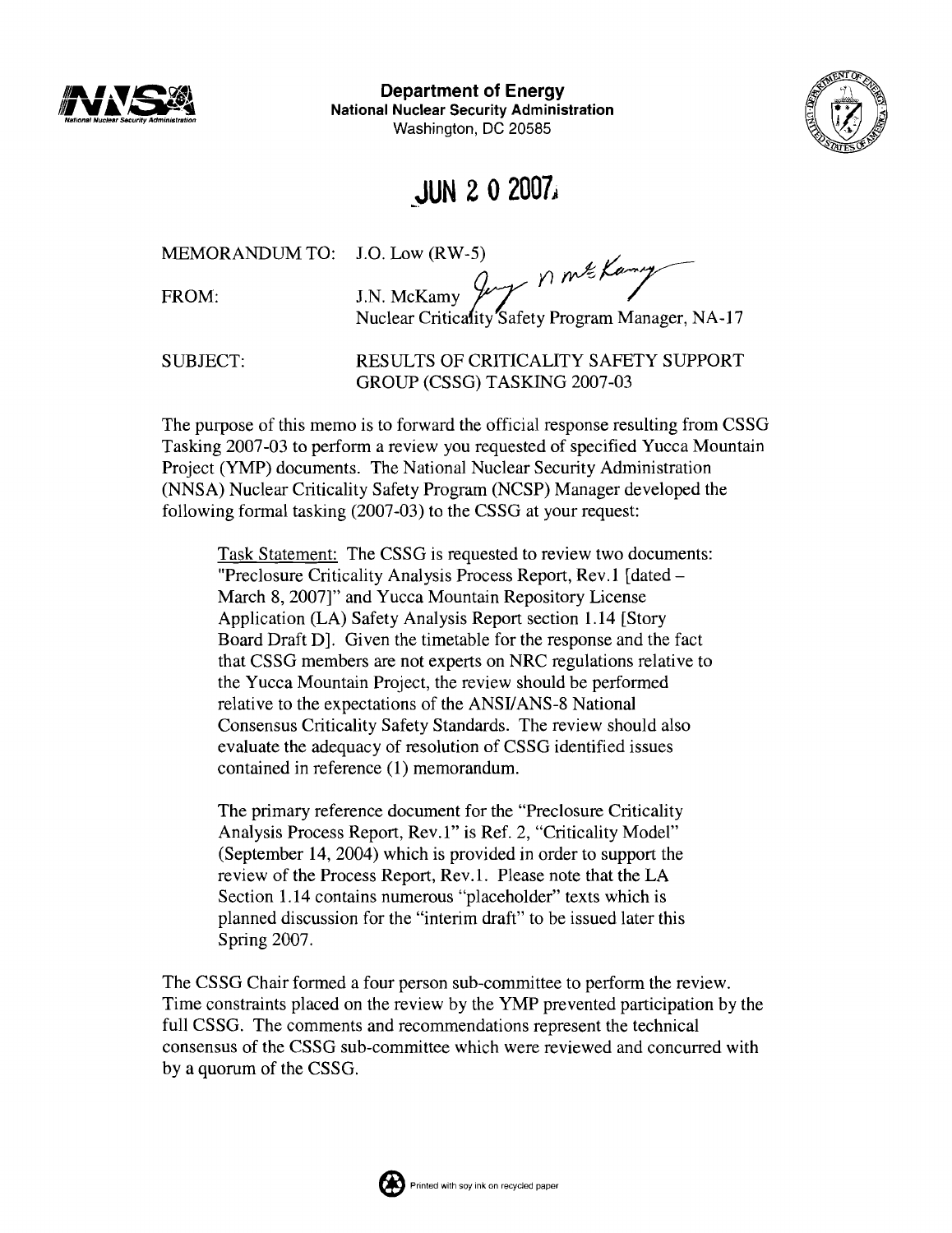The NNSA NCSP has neither a technical nor a regulatory position relative to the comments and recommendations developed by the sub-committee. Please note that the Tasking specifically restricted the conduct of the review to the scope covered by the ANSYANS-8 National Consensus Criticality Safety Standards. The sub-committee comments and recommendations directly related to, or derived from, these Standards are attached.

Transmittal of this memorandum concludes NNSA NCSP and CSSG activities relative to this Tasking.

Attachment

cc: M. Thompson, NA-17 A. Garcia, DOE NE-ID J. Morman, ANL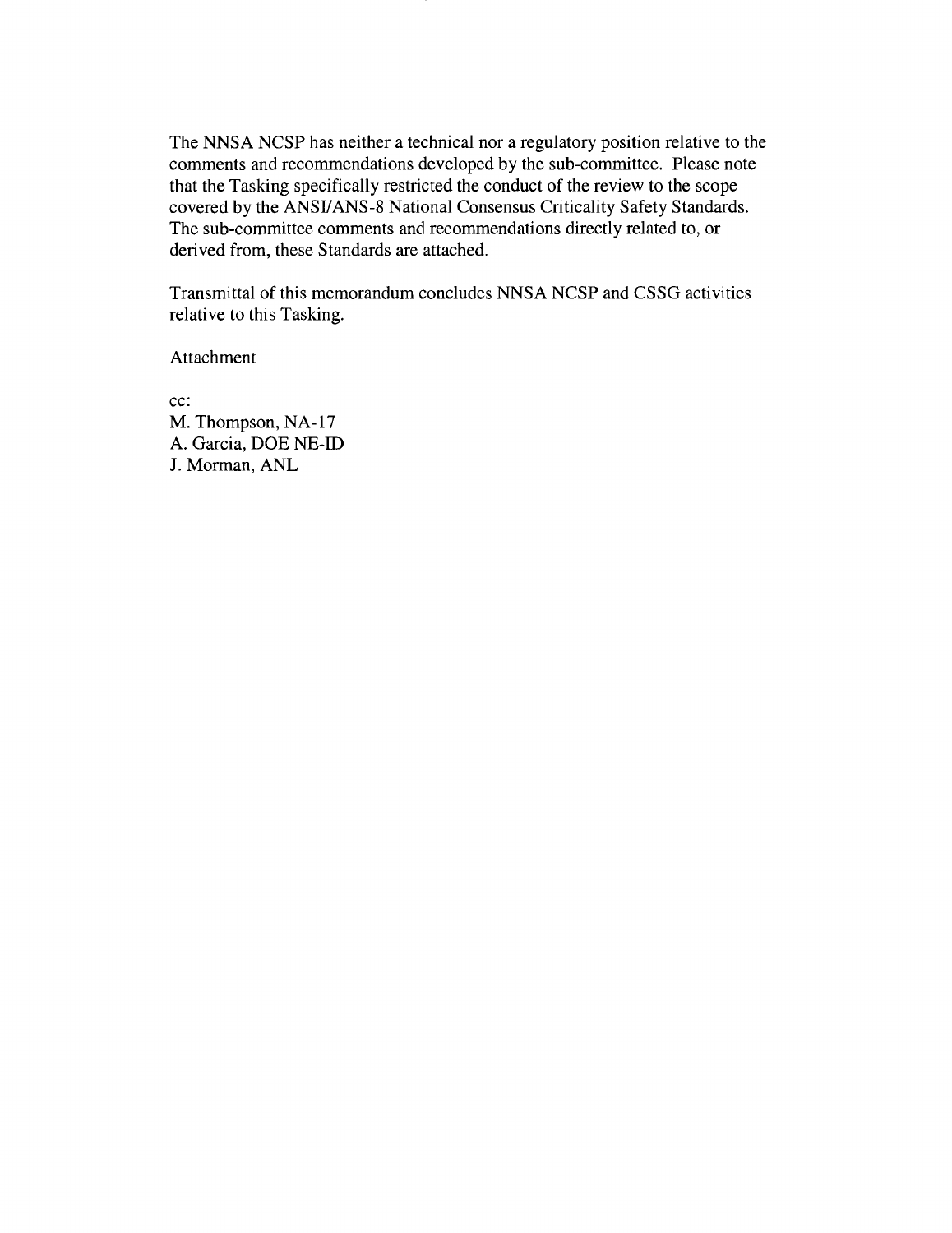## **ATTACHMENT**

## **General Comments and Recommendations**

- 1. The YMP pre-closure criticality analysis process, as described, appears consistent with ANSUANS-8 Criticality Safety Standards.
- 2. The latest version of the pre-closure criticality analysis, Rev-01, dated March 2007, is a significant improvement over the Rev-00 version, dated August 2006. The concerns identified previously by an earlier CSSG review documented in the DOE-ID Memorandum, A.Garcia to J. McKamy, "CSSG Comments," dated August 17,2006, have been addressed.
- 3. The definitions of 'abnormal' and 'not-credible' should be clearly documented and consistently applied throughout the analyses and documents.
- 4. It is recommended that the process by which acceptable margins of subcriticality are determined be based on and, conform to, ANSUANSI-8.24, *Validation of Neutron Transport Methods for Nuclear Criticality Safety Calculations.*
- 5. The need for and use of Criticality Accident Alarm Systems should be clearly described and in conformance with, ANSUANS-8.3, *Criticality Accident Alarm System.* The material provided has been developed for 'Defense in Depth' but does not address the ANSUANS-8.3 requirements.
- 6. "Identification of Criticality Event Sequences" (Section 3.3 of the Preclosure Criticality Analysis Process Report) is an essential component of a criticality safety program. This section discusses the objective of this activity, but not how it will be accomplished or the criteria for success; how one assures all credible scenarios are identified. Information about the process for identifying the sequences should be added. The process should be a disciplined team oriented approach. DOE has promulgated guidance in this regard in DOE-STD-3007- 2007, *Guidelines for Preparing Criticality Safety Evaluations at Department of Energy Non-reactor Nuclear Facilities.* (Note: DOE-STD-3007-2007 provides a framework for generating criticality safety evaluations that are compliant with the ANSUANS-8 series of criticality safety standards.)

## **Specific Technical Comments and Recommendations**

#### *Disposal Criticality Analysis Methodolo~y Topical Report*

1. Computer codes used for developing margins of subcriticality should be validated in conformance with ANSUANS-8.24 and maintained under a Software Quality Assurance Program meeting DOE requirements.

#### *Attachment VZ of CAL-DSO-NU-000003-Rev OOA*

2. The team recommends that a review be conducted of the most current version of the *International Handbook of Evaluated Criticality Safety Benchmark*